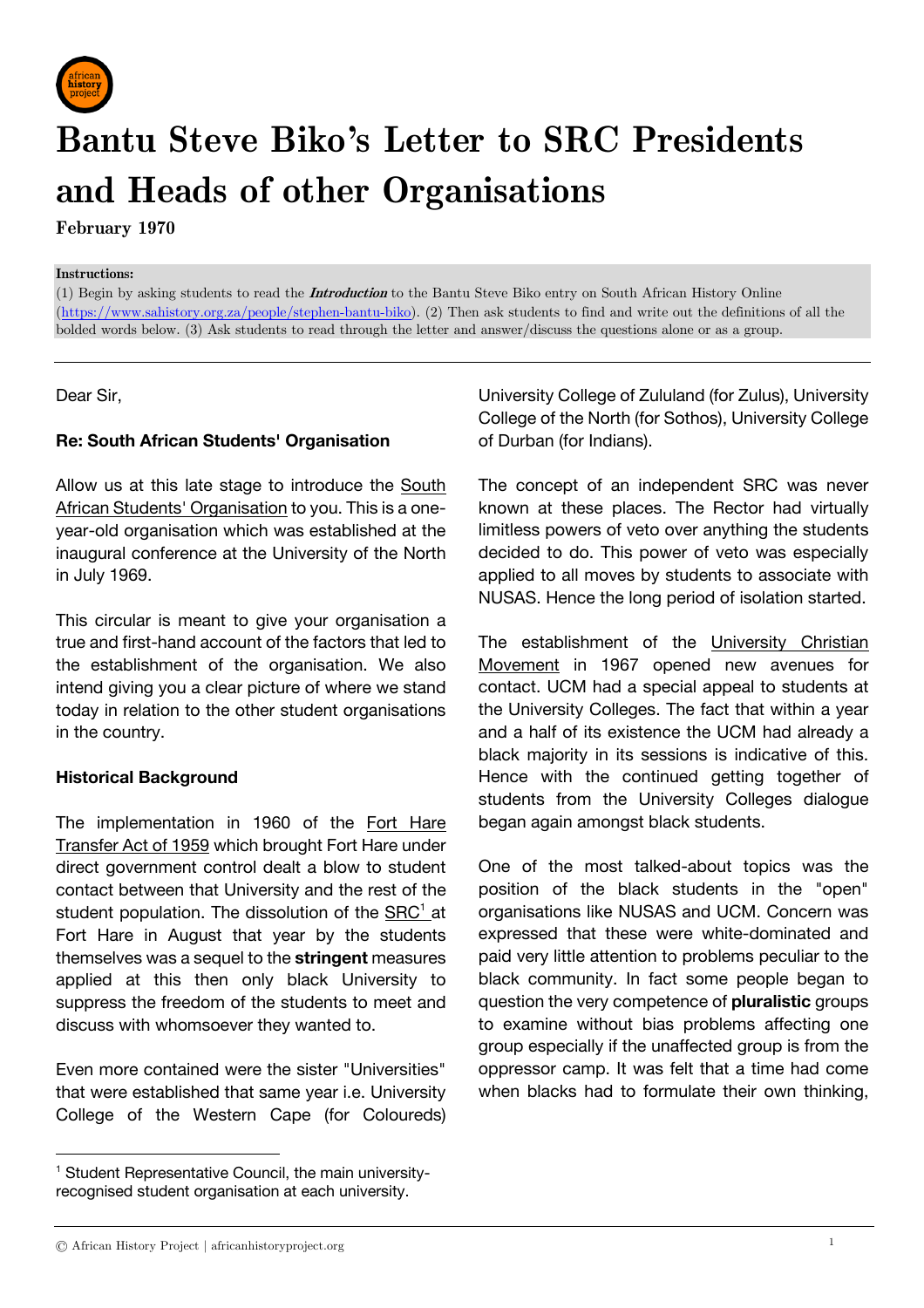unpolluted by ideas **emanating** from a group with lots at stake in the status quo.

There was nothing new in this kind of thinking. In bodies like African Students' Association and African Students' Union of South Africa, founded between 1960 and 1961 in the older black campuses, essentially the same underlying thinking was embodied. However these organisations died off for various reasons. The Durban Students' Union also came and went. The problem remained unsolved.

Some people amongst the black communities felt that the best approach would be a black take-over of the "open" student organisations engineered from within. However this idea never got any real support since to start with black students at the University Colleges were not even allowed to participate freely in these organisations.

In the NUSAS Conference of 1967 the blacks were made to stay at a church building somewhere in the Grahamstown location, each day being brought to Conference site by cars etc. On the other hand their white "brothers" were staying in residence around the conference site. This is perhaps the turning point in the history of black support for NUSAS. So appalling were the conditions that it showed the blacks just how valued they were in the organisation.

The 1968 NUSAS Congress was uneventful. The overriding impression was that the blacks were there in name only. The swing to the right in the organisation did not meet with the usual counter from the blacks. It was clear that none of the blacks felt a part of the organisation. Hence the Executive that was elected was all white.

Shortly thereafter, still in July, black students at a UCM conference demanded time to meet alone as a group. Ostensibly they were to discuss what to do in the face of the "72 hour" clause which forbade them to remain in a white area for more than 72 hours at a stretch. However once together they discussed for the first time, formally, the idea of forming a black organisation.

They had to choose between a structured and nonstructured alliance and they decided on the former for the sake of continuity. The problem was that none of them were student leaders and therefore they could not take binding decisions.

In December 1968 a conference of SRCs from the black campuses decided overwhelmingly in favour of a black organisation and in July 1969 at the **inaugural** conference of SASO the organisation was formally founded.

It might probably be untrue to give the impression that everything was smooth. However most of the debate arose because of the tendency not to want to do what appears to conform with government policy - i.e. to segregate against another group. To quote from the SASO communique released in July 1969:

• At a time when events are moving so fast in the country, it is not totally advisable to show any form of division amongst student ranks - especially now that students appear to be a power to be reckoned with in this country.

• Any move that tends to divide the student population into separate laagers on the basis of colour is in a way a tacit submission to having been defeated and apparently seems an agreement with apartheid.

• In a racially sensitive country like ours, provision for racially exclusive bodies tends to build up resentment and to widen the gap that exists between the races, and the student community should resist all attempts to fall into this temptation.

• Any formation of a purely non-white body shall be subject to a lot of scrutiny and so the chances of the organisations lasting are very little.

This shows, in a nutshell, just how strong the doubts were amongst some black student leaders. However the argument to go ahead was much stronger. While, as a matter of principle, we would reject separation in a normal society, we have to take cognizance of the fact that ours is far from a normal society. It is difficult not to look at white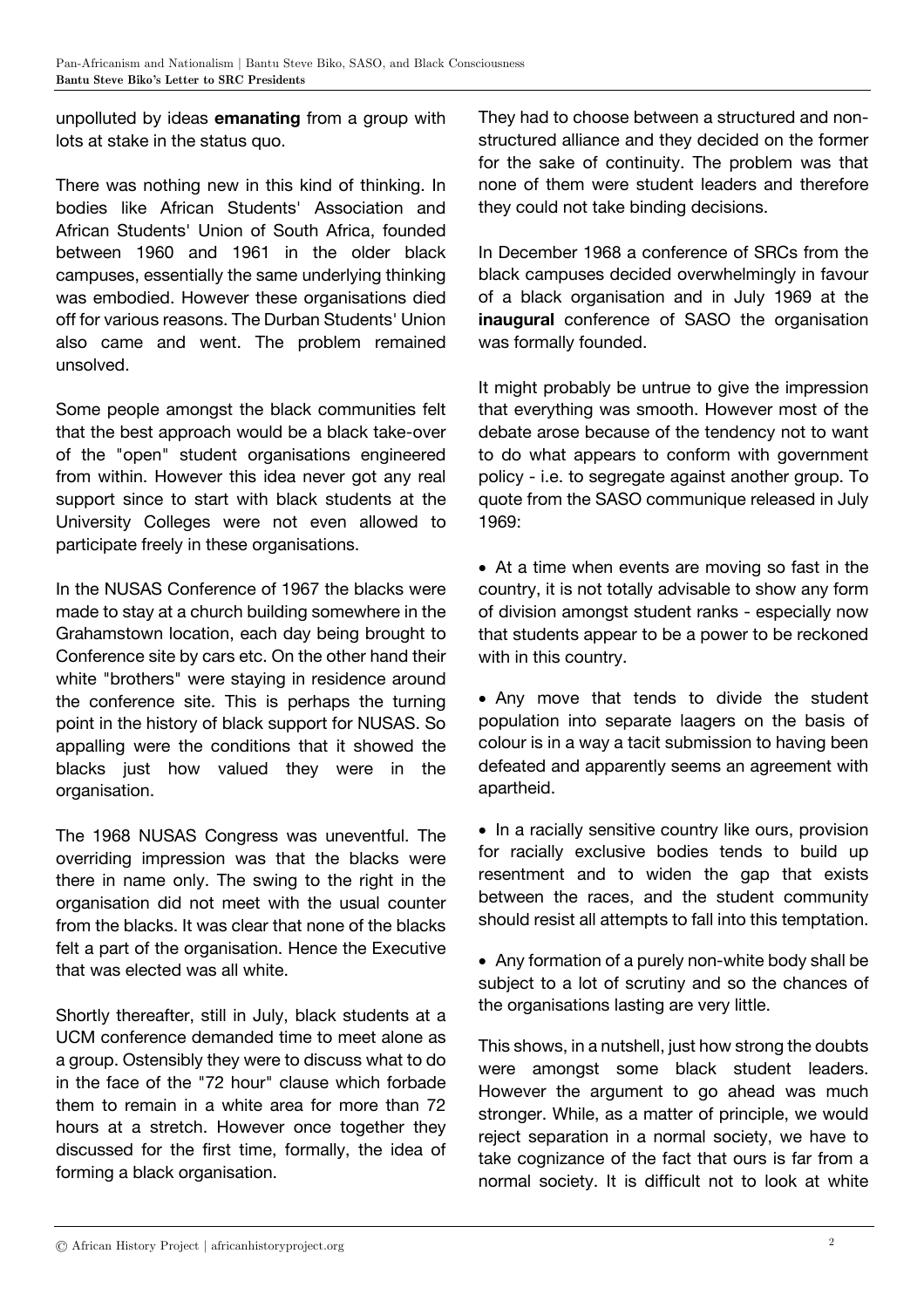society as a group of people bent on perpetuating the status quo. The situation is not made easier by the non-acceptance that black students have met with in all the so called open organisations both religious and **secular**. All suffer from the same fault basically of accepting as a fact that there shall be white leadership and even worse, that they shall occupy themselves **predominantly** with problems affecting white society first.

Another important point was that in the interest of preserving a farcical non-racial front, almost 80% of the black students were regarded as **expendable**. These are the students who for instance were not allowed to participate freely in organisations like NUSAS because they were at governmentcontrolled University Colleges. To quote once more from the SASO communiqué:

In choosing to meet on a limited scale rather than not meeting at all, the non-white students shall be choosing the lesser evil, and striving to offset some of the evils that have accrued from the same evil system that made it impossible for them to meet freely with other students.

# **Structure**

In terms of structure SASO operates like a National Union although she does not claim to be one. The basic type of affiliation is "centre affiliation". The SRCs are the power bases. They affiliate on behalf of their students. Where there is no SRC we accept a majority student body decision as an automatic affiliation by that centre. Individual membership is also catered for.

The governing body of SASO is the General Students' Council which meets once a year. It consists of the delegates from the various centres and branches and also the Executive. This is the official policy-making body of SASO.

The Executive governs in between GSC sessions, working according to mandates given to it by the GSC. The President is the sole interpreter of policy in between sessions.

# **Policy**

SASO has thus far taken policy only on a few topics, these mainly being student organisation, our broad basis of operation etc.

# (A) NUSAS

• SASO recognises NUSAS as the true National Union of students in South Africa today. This is based on the paper policy of the organisation. We offer no competition to NUSAS for black membership.

• SASO criticises the **dichotomy** between principle and practice found in the organisation. We reject their basis of integration as being based on standards predominantly set by white society. It is more of what the white man expects the black man to do than the other way round. We feel we do not have to prove ourselves to anybody.

• The fact that they are 27,000 white students and 3,000 black students in the organisation is not complementary to black opinion being fairly listened to.

• The commitment of white students to the principles of the organisation is limited to very few individuals and hence NUSAS' credentials as a sincere and committed aspirant for change are wanting.

## (B) ASB

This is the Afrikaanse Studentebond, a culturally inclined organisation operating predominantly at the Afrikaans medium Universities. It lays stress on Calvinism and Afrikanerdom as criteria for membership.

1. We uphold the right of any group to want to perpetuate their culture via this sort of organisation.

2. Where this promotion of a group culture implies cultivation of racist tendencies then the "right" becomes a negative right like the right to kill.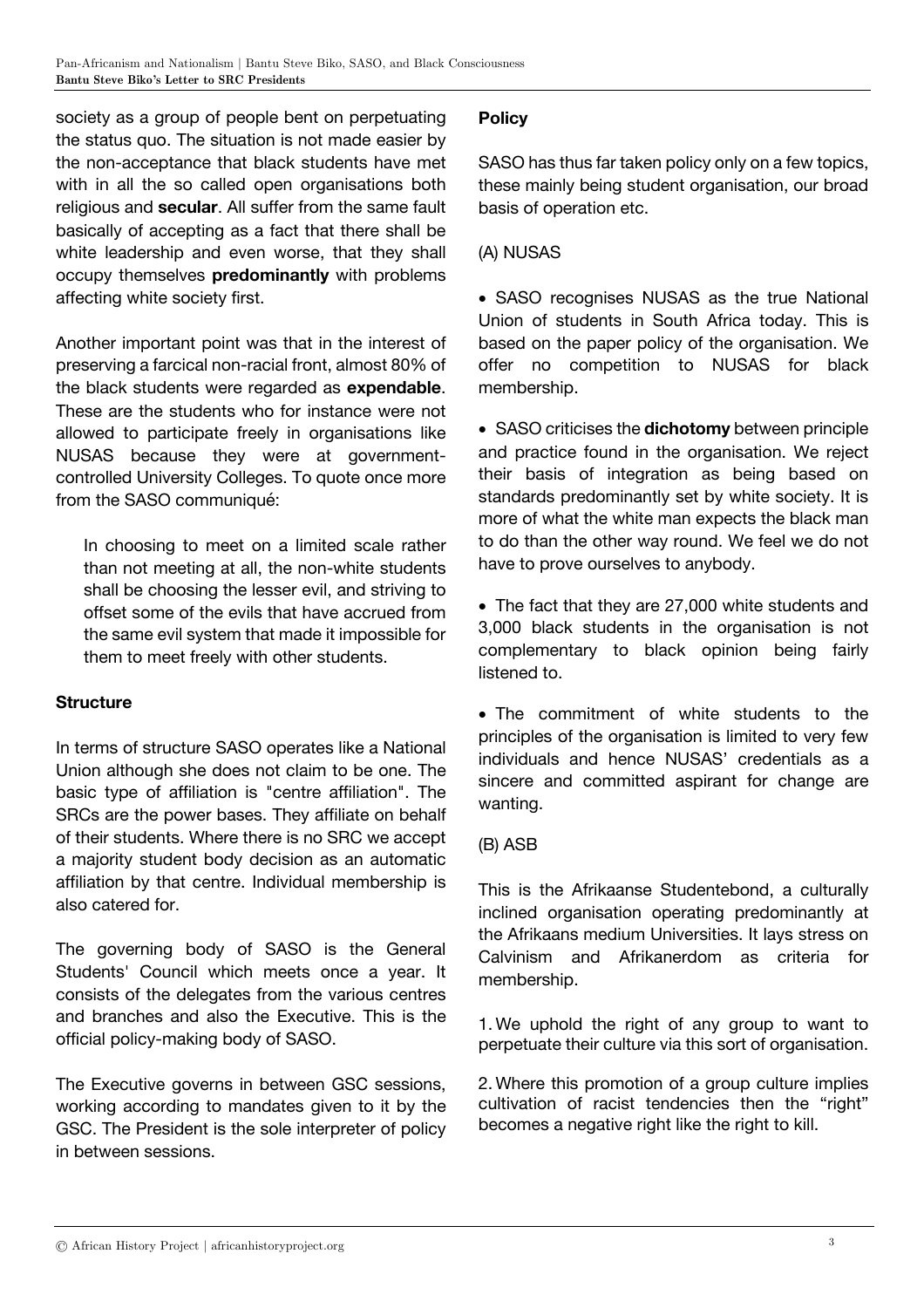3. We tend to dismiss ASB as an **incorrigible** group with whom no worthwhile contact can be maintained.

## (C) UCM

The University Christian Movement is a religious group concerning itself with **ecumenical** topics and modernisation of the **archaic** Christian religious practice. It also concerns itself with a practical application of Christian principles in an immoral society like the South African one.

4. We believe to a great extent that UCM has overcome the problems of adjustment to a two-tier society like ours. However we still feel that the fact that the blacks are in the majority in the organisation has not been sufficiently evidenced in the direction of thought and in the leadership of the organisation.

5. We nevertheless feel that UCM's progress is commendable especially in the direction of provoking meaningful thinking amongst clergymen, and its members.

(D) The Press

SASO rejects the press and believes in having as little to do with it as possible. The press is largely directed at white society or the so-called electorate whose values are laced with racial prejudice against black people.

Equally SASO rejects the black press which up to now has been largely controlled and some of it financed by government institutions. We believe that alongside Radio Bantu, most of the black press is being used as instruments of propaganda to get people to swallow most of the unbalanced and inflated stories about "what the government is doing for the Bantus" or "... for the Indians" or "... for the Coloureds".

## **Aims**

The aims of SASO are concerned primarily with black students and also with contact amongst students in general. Put in a paraphrased form these are:

1. To crystallise the needs and aspirations of the non-white students and the seek to make known their grievances.

2. Where possible to put into effect programmes designed to meet the needs of the non-white students and the act on a collective basis in an effort to solve some of the problems which beset the centres individually.

3. To heighten the degree of contact not only amongst the non-white but also amongst these and the rest of the South African student population to make the non-white student accepted on their own terms as an integral part of the South African community.

4. To establish a solid identity amongst the nonwhite students and to ensure that these students are always treated with the dignity and respect they deserve.

5. To protect the interest of the member centres and to act as a pressure group in all institutions and organisations for the benefit of the non-white student.

6. To boost up the morale of the non-white student to heighten their own confidence in themselves and to contribute largely to the direction of thought taken by the various institutions on social, political and other current topics.

While these aims might appear to be couched in racialistic language, they are in fact a sign that the black student community has at last lost faith with their white counterparts and is now withdrawing from the open society.

The blacks are tired of standing at the touchlines to witness a game that they should be playing. They want to do things for themselves and all by themselves.

## **Conclusion**

Too much caution has had to be taken at the beginning and the progress has been slow. We have reached a stage now where our existence has become an accomplished fact and our way of seeing things has been adopted by a substantial number on the black campuses.